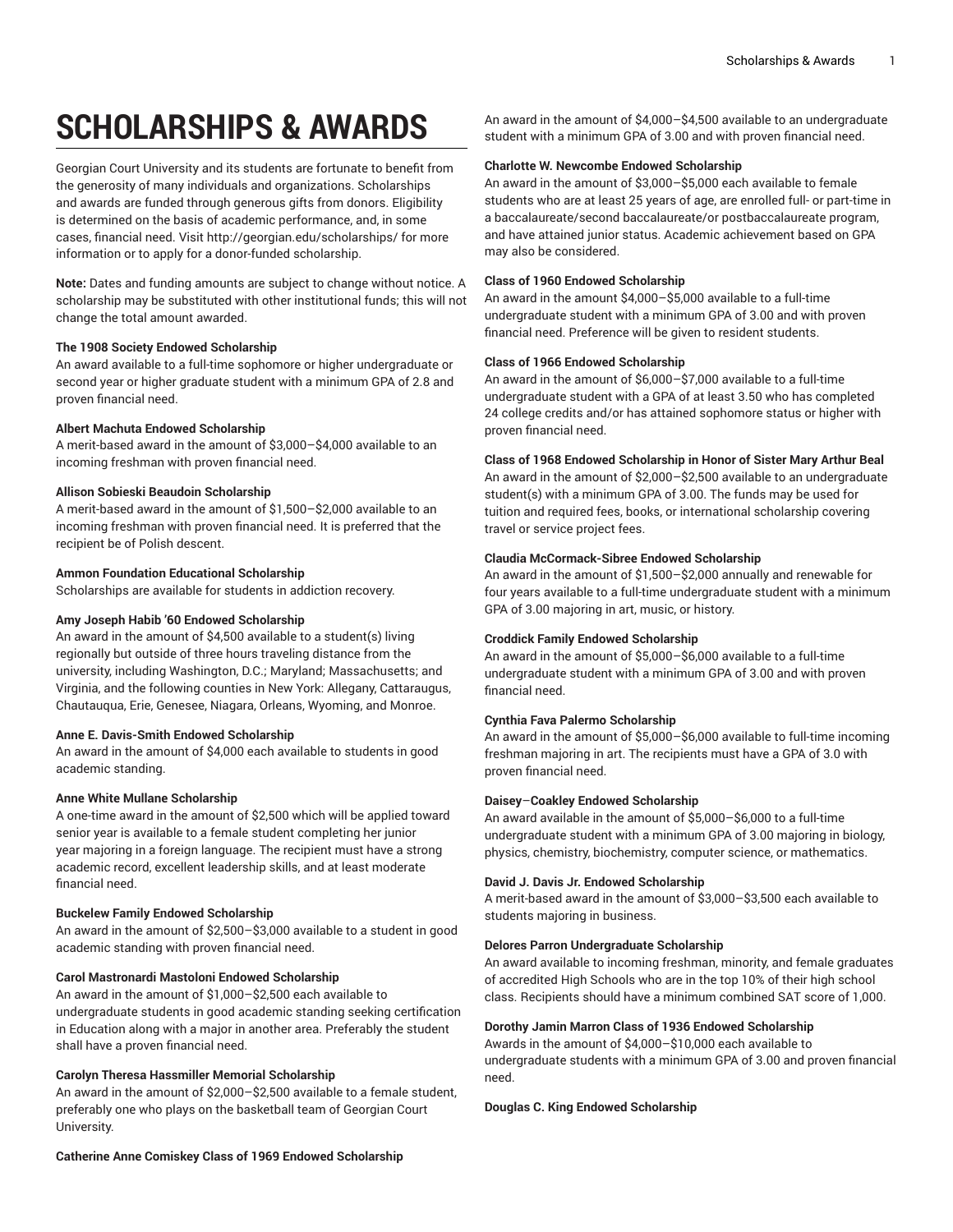An award in the amount of \$2,500–\$3,500 available to a full-time undergraduate Criminal Justice major with proven financial need, who is in good academic standing.

#### **Dr. Francis Gimble Nursing Scholarship**

An award in the amount of \$2,000–\$2,500 available to a full-time student with a minimum GPA of 3.25 majoring in nursing with proven financial need.

## **Dr. Gloria E. Fried Memorial Endowed Scholarship**

An award in the amount of \$3,500–\$4,000 available to an undergraduate student majoring in nursing, social work, or holistic health. The recipient must have a minimum GPA of 3.5 and proven financial need.

#### **Dr. Leon Kotin Memorial Scholarship Fund**

An award in the amount of \$1,500 available to a full-time junior student majoring in mathematics. The recipient should be entering their senior year to be considered. The student must show improvements in math from their freshman to junior year.

# **Dr. Richard Hader Memorial Nursing Scholarship**

An award in the amount of \$1,500 available to a full-time nursing student with a minimum GPA of 3.00 with proven financial need.

#### **Education Excellence Scholarship**

An award in the amount of \$1,000 available to a student who is majoring in education with a minimum GPA of 3.00 and who is a member of Phi Delta Kappa.

# **Edward W. & Stella C. Van Houten Memorial Fund Nursing Scholarship**

An award available to nursing students in the GCU-Hackensack Meridian Health School of Nursing.

#### **Eleanor Twomey Charitable Trust Scholarship**

An award given to a female student(s) majoring in a STEM field with a minimum 3.3 GPA and in financial need (\$5,000-\$10,000).

#### **Eleanor M. Weisbrod Endowed Scholarship**

An award (up to full tuition) available to female, full-time, resident, Catholic students with proven financial need who are majoring in mathematics. The recipients shall have a minimum cumulative GPA of 3.00.

#### **Eugenia M. Palmegiano, Ph.D., '60 Endowed Scholarship for History**

A merit-based award in the amount of \$2,000–\$2,500 given to a student with a minimum GPA of 3.50 with proven financial need. The scholarship will be given to a student with a declared major in the field of history who is entering their senior year and is intending to pursue graduate study in the field of history.

# **Ellen Mullane Gallagher Scholarship (separate application required;**

**information available by contacting** [advancement@georgian.edu](mailto:advancement@georgian.edu)**)** An award in the amount of \$10,000 available to a female student with a preference for a student planning to live on campus. She must major in special education or seek certification in education, along with a major in another area. Student recipient must possess ambition with leadership skills and have proven financial need. The recipient must have a GPA of 3.50.

## **Gail Judge Class of 1957 Memorial Scholarship**

An award in the amount of \$4,000–\$5,000 available to a full-time, undergraduate student majoring in English with great potential in writing. The recipient must have a minimum GPA of 3.00.

An award available to nursing students in the GCU-Hackensack Meridian *Health* School of Nursing.

#### **Georgian Court**–**Gilder Lehrman History Scholarship**

Incoming student must be a National Academy of American History and Civics (NAAHC) member; first scholarship in the amount of \$5,000 awarded upon enrollment as a first-year college student majoring in history. A minimum GPA of 3.0 must be maintained. The scholarship is renewable each year if student remains in good academic standing as a history major.

#### **Georgiana Shea Huisking Class of 1938 Endowed Scholarship**

An award in the amount of \$4,000–\$4,500 available to an undergraduate student with proven financial need.

#### **Gertrude Turner Mahon Class of 1935 Scholarship**

An award in the amount \$2,000–\$2,500 each available to students in good academic standing with proven financial need.

#### **Harry and Jean M. Ruffer Endowed Scholarship**

An award in the amount of \$2,000 available to all students.

#### **Henry B. King Scholarship**

An award \$1,500–\$2,000 available to an undergraduate student in the School of Business and Digital Media. The recipient should be in good academic standing with proven financial need.

#### **Hirair and Anna Hovnanian Foundation Scholarship**

An award in the amount of \$2,500–\$3,000 each available to three fulltime students, preferably of Armenian descent. The recipients must have a GPA of 2.50 with proven financial need.

## **Independent College Fund of New Jersey Scholarships (separate**

**applications required; available at** [https://njcolleges.org/icfnj](https://njcolleges.org/icfnj-scholarships-and-cost-of-attendance/)[scholarships-and-cost-of-attendance/](https://njcolleges.org/icfnj-scholarships-and-cost-of-attendance/)**)**

The following scholarships are available; due dates vary by program:

- BD Scholarship for Students Pursuing Careers in Healthcare
- BD/C.R. Bard Foundation Nursing Scholarship
- Celgene's Sol J. Barer Scholarship for Life Sciences
- CohnReznick Accounting Scholarship
- Johnson & Johnson Discover Nursing Scholarship
- Kings Super Markets, Inc. Independent College Fund Scholarship (for Kings Super Market associates and their children)
- Novartis Science Scholarship
- Novo Nordisk Scholars Program
- PNC Barry Gilman Humanitarian Scholarship
- PSEG Scholarship for Advancing STEM Majors

#### **John and Marion Reynolds Memorial Scholarship Fund**

An award in the amount of \$7,000–\$8,000 each available to worthy young female students who would normally be unable to obtain a university education without financial assistance.

#### **Joseph and Helen Weisbrod Endowed Scholarship**

An award in the amount of \$3,000–\$10,000 each, available to undergraduate students in the field of education in good academic standing with proven financial need.

# **Joseph and Mary Carr Scholarship for a Mature Woman Student**

An award in the amount of \$2,500 available to a full-time female student majoring in education in her junior year. Recipient must have maintained

#### **GCU**–**Hackensack Meridian** *Health* **Nursing Scholarship**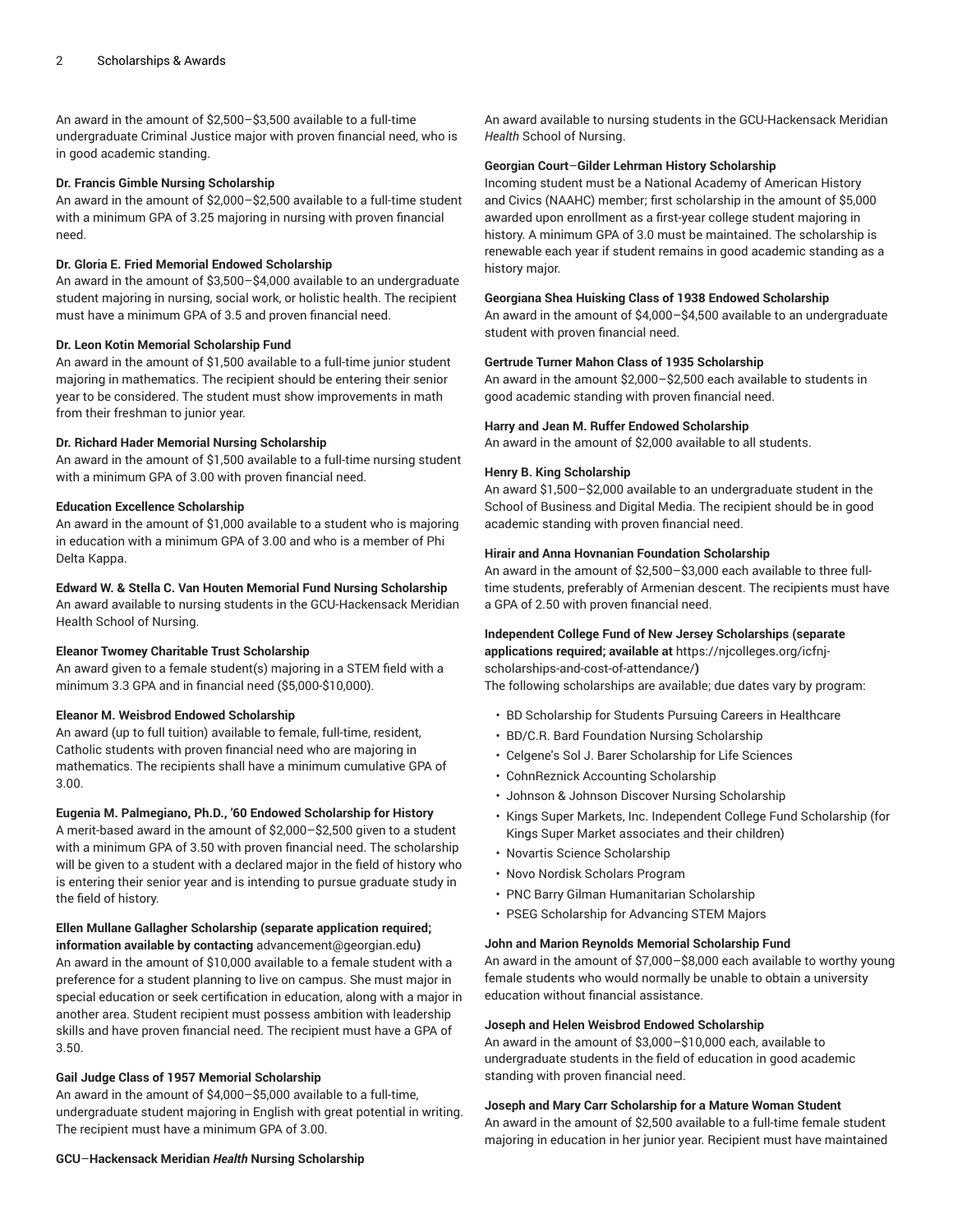a minimum 3.25 GPA. The recipient should be married and over 30 years of age with a child or children.

#### **Joseph T. McGovern Endowed Scholarship**

An award in the amount of \$2,000–\$3,000 available to a student with proven financial need.

## **Josephine Anna Bennett Endowed Scholarship**

An award available in the amount of \$2,000–\$9,000 each available to a full-time female undergraduate student who is the daughter of immigrant parents or a foreign student with temporary or permanent residency in the United States. Recipients should be a resident students with proven financial need who could not attend the university without the scholarship. Recipients should be a first generational college student who is community service oriented and with a GPA of 3.00.

## **Jules L. Plangere Jr. Family Foundation Scholarship in Nursing (Two Scholarships)**

An award in the amount of \$4,500 annually to a student(s) living in Monmouth or Ocean Counties in New Jersey studying nursing in the Georgian Court–Hackensack Meridian *Health* School of Nursing. The student(s) must maintain a minimum cumulative GPA of 3.0. The funds may be used for tuition and required fees. This scholarship is renewable as long as the recipient continues to meet the criteria.

# **Jules L. Plangere Jr. Family Foundation Scholarship in Clinical Laboratory, Medical Laboratory, and Medical Imaging Sciences (Two Scholarships)**

An award in the amount of \$4,500 annually to a student(s) living in Monmouth or Ocean counties in New Jersey enrolled in the clinical laboratory, medical laboratory, or medical jmaging sciences programs. The student(s) must maintain a minimum cumulative GPA of 3.0. The funds may be used for tuition and required fees. This scholarship is renewable as long as the recipient continues to meet the criteria.

# **Linda S. James Endowed Grant**

An award in the amount of \$500 available to full-time undergraduate student(s) majoring in psychology.

#### **Marguerite McCarty Fund**

An award in the amount of \$2,500–\$3,000 available to an undergraduate or graduate student majoring in art.

#### **Mary Casey Nebus Ph.D. Grant (Letter of recommendation required)**

An award in the amount of \$300 each available to female students, who are entering their junior or senior year or a graduate program; must be a STEM or nursing students. The recipients must have a GPA of at least 3.40 for at least three years or 3.50 during their fourth year. They must be 30 years of age and demonstrate leadership and character abilities, while demonstrating community service.

## **Mary E. O'Brien Endowed Scholarship**

An award in the amount of \$4,000–\$5,000 each available to students in good academic standing majoring in art.

## **Mary Gundrum Class of 1925 Endowed Scholarship**

An award in the amount of \$3,000–\$3,500 each, available to a full-time undergraduate students with a minimum GPA of 3.00 and proven financial need.

## **Mary Jane Kenny Annual Scholarship Fund**

An award in the amount of \$2,500–\$3,000 each, available to full-time students with a minimum GPA of 3.00 and proven financial need. Preference may be given to students who are involved in extracurricular

activities and clubs, including clubs on campus. The scholarship is renewable as long as the student continues to meet all the established criteria.

#### **Mary Loretto Snite Dillon Scholarship**

An award in the amount of \$6,000–\$6,500 each, available to part-time transfer students of high academic standing 25 years or older carrying less than 12 credits per semester and attending classes in the evening. Recipients should have proven financial need. The recipients should be nontraditional students, meaning they are not entering GCU immediately after high school.

#### **Maryann Greco Zarrelli Memorial Scholarship**

An award in the amount of \$500 available to a student in good academic standing with proven financial need who is majoring in a foreign language.

#### **Military Veterans Scholarship Fund**

An award in the amount of \$3,000–\$3,500 given to an undergraduate student who is a veteran, honorably discharged from the armed services, in possession of an official certified DD214. Special preference will be granted to a veteran wounded during their service.

#### **Monmouth-Ocean Development Council Education Foundation Scholarship**

An award in the amount of \$500 available to a full-time student who is a resident of Monmouth or Ocean County. The recipient must have attended high school in Ocean County or Monmouth County and have a minimum GPA of 3.00.

#### **Monsignor Casimir H. Ladzinski Scholarship**

An award in the amount of \$1,000 available to one Catholic man and one Catholic woman from the Diocese of Trenton. Recipients must have a minimum GPA of 3.00.

## **Moriah Uriel Jennings '16 Annual Scholarship**

An award available to a student studying within the sciences with a minimum GPA of 2.50 and proven financial need, with preference given to a student-athlete.

## **Mother Marie Anna Callahan '12 Endowed Scholarship**

An award in the amount of \$2,000–\$3,000 available to full-time undergraduate students with a minimum cumulative GPA of 3.0 and who have demonstrated financial need. Preference will be given to students pursuing a degree in English literature and other language arts.

#### **Mother Teresa Scholarship**

An award in the amount of \$1,000 available to a female continuing or transfer student who is 25 years or older and entering her senior year at Georgian Court University. Recipient should be pursuing a degree in nursing, social work or education have a GPA of 3.50 and proven financial need.

#### **Nai-hsuan Chang and Kwan Ting Shen Scholarship**

Awards in the amounts of \$1,000–\$1,500 available each, to full-time undergraduate students in good academic standing and with proven financial need. One award will be available to a student majoring in art; one to a student majoring in biology, physics, chemistry, or biochemistry. Recipient shall maintain a minimum 3.00 GPA.

#### **Nettie and Abraham Levine Award**

Awards of \$550 renewable annually available to two undergraduate students who are the first generation in his or her family to attend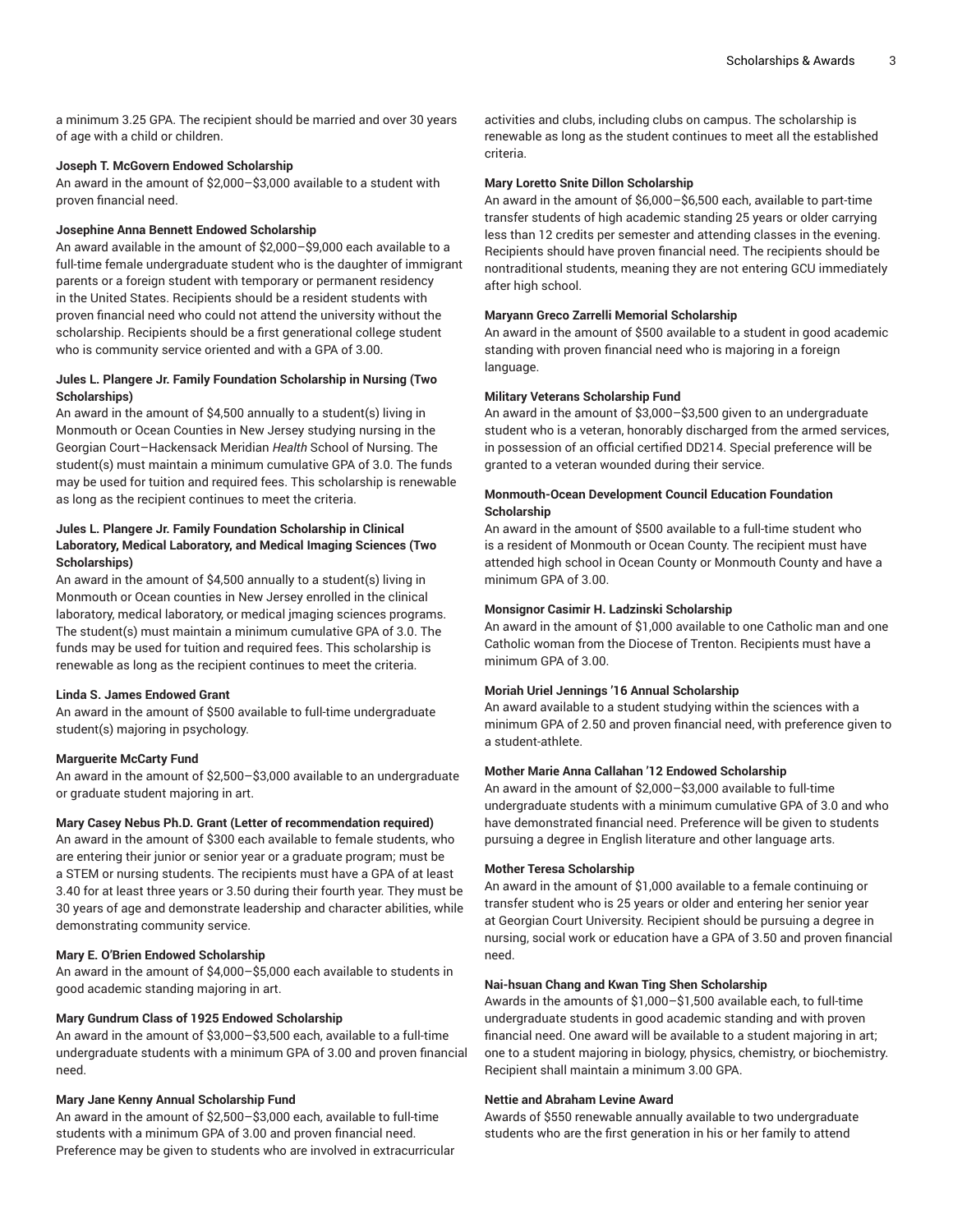college. Recipients should be majoring in psychology and have proven financial need.

## **NJ Association of Public Accountants Endowed Scholarship**

An award in the amount of \$2,500–\$3,000 available to a full-time undergraduate student majoring in accounting. Recipient shall have a minimum GPA of 3.00 and proven financial need.

# **NJ Association of Public Accountants General Scholarship**

An award in the amount of \$1,500–\$3,000 available to a full-time undergraduate student majoring in accounting. Recipient shall have a minimum GPA of 3.00 and proven financial need.

# **OceanFirst Foundation Scholarship (separate application required and available on the GCU website under external scholarships)**

A scholarship in the amount of \$2,500 is available to any undergraduate student who graduated from a high school within the OceanFirst Bank market area. The recipient must currently reside in the OceanFirst Bank market area and have a minimum cumulative GPA of 3.00 at the time of application. A copy of your high school or college transcript is required.

# **Ocean County Women's Association Nursing Scholarship**

An award in the amount of \$7,000–\$8,000 is available to a female undergraduate student re-entering postsecondary education after a period of time off who is at least 23 years old. Recipient should be an undergraduate student enrolled in the nursing program who is a resident of Ocean County with a GPA of 2.0 or greater. Preference will be given to a student with financial need.

# **Ocean County Women's Association General Scholarship**

An award in the amount of \$8,000–\$9,000 available to a full-time undergraduate female student who is a resident of Ocean County. The recipient must be re-entering postsecondary education (nursing excluded) after a period of time off who is at least 23 years old. Therefore, the recipient will need to be a nontraditional student, meaning he or she is not entering GCU immediately after high school. Preference will be given to a student with financial need.

# **Patricia Ann Warfel Memorial Scholarship**

An award in the amount of \$3,500–\$4,000 available to a student pursuing a degree in nursing who is currently working or volunteering with children or adults dealing with emotional and/or behavioral issues. Recipient should have proven financial need and a minimum GPA of 3.00.

## **Patrick J. Gavan Endowed Scholarship**

An award in the amount of \$5,000–\$5,500 available to an incoming freshman student with proven financial need and a minimum GPA of 3.00.

## **Paul DeLaurentis Perpetual Scholarship**

An award in the amount of \$2,000–\$5,000 available to a student with proven financial need.

# **Pearl O. Wilson Memorial Scholarship**

An award in the amount of \$1,000 available to a full-time student with a minimum GPA of 3.00 with proven financial need. Recipient must demonstrate strong Christian values and commitment to helping in their communities.

# **Pedro Canabal Endowed Scholarship**

An award in the amount of \$1,000–\$1,500 available to a full-time undergraduate student seeking certification in ESL along with a major in another area. The recipient should have a minimum GPA of 3.00 and demonstrate proven financial need.

An award in the amount of \$2,000–\$5,000 available to a student with proven financial need.

## **Robert Sydney Needham Foundation Scholarship**

An award in the amount of \$10,000 available to one full-time sophomore student who meets the following criteria: graduate of a New Jersey high school; earned GPA of 3.3 or above; actively involved in community service and campus leadership; and shows significant financial need. The intention of the scholarship is to follow the student through three years of education, as long as the recipient continues to meet the criteria.

## **Rose M. Ortiz Lopez Endowed Scholarship**

An award in the amount of \$1,500–\$2,000 available to a female undergraduate student of Hispanic/Latino or Portuguese descent with proven financial need. Recipient must have a minimum GPA of 2.00. Funds can be applied toward tuition, fees, books, or room and board.

## **Sister Edwarda Barry Scholarship**

An award in the amount of \$1,000–\$1,500 available to a new student of GCU majoring in social work or religious studies, with an emphasis on experiential learning through global travel. The recipient must have a GPA of 3.50.

# **Sister Eileen Loehfelm '74 Endowed Scholarship**

An award in the amount of \$1,000–\$5,000 each available to full-time undergraduate students with a minimum GPA of 3.00 with proven financial need.

# **Sister Maria Cordis Scholarship**

An award in the amount of \$2,000 available to a full-time senior student majoring in English. Recipient must demonstrate high achievement in his or her English courses.

## **Sister Mary Joseph Cunningham Memorial Scholarship**

An award in the amount of \$4,000–\$4,500 available to a student with proven financial need.

## **Sister Mary Phyllis Breimayer Scholarship**

An award available in the amount of \$1,000–\$1,500 to a full-time student majoring in art with a minimum GPA of 3.25.

## **Sister Rosemary E. Jeffries, Ph.D., '72 Scholarship**

An award in the amount of \$1,500–\$3,000 available to students who demonstrate financial need, and are able to articulate their commitment to the Georgian Court University Mercy core values of respect, integrity, service, justice, and compassion.

# **Sister Rosemary E. Jeffries, Ph.D., '72 International Studies Scholarship**

An award in the amount of \$1,500–\$2,000 available to a student who demonstrates financial need, is able to articulate their commitment to the Georgian Court University Mercy core values of respect, integrity, service, justice and compassion, and who is participating in an international studies program, travel, or service project at GCU.

## **Sisters of Mercy Endowed Scholarship**

An award in the amount of \$2,000–\$2,500 available to a full-time undergraduate student who demonstrates a commitment to the Mercy core values of respect, integrity, justice, compassion, and service; has an interest in global education or international studies; and is active in service learning. The recipient must have a minimum GPA of 3.00 with proven financial need.

# **Sr. Barbara Williams Scholarship**

#### **Peter DeLaurentis Perpetual Scholarship**